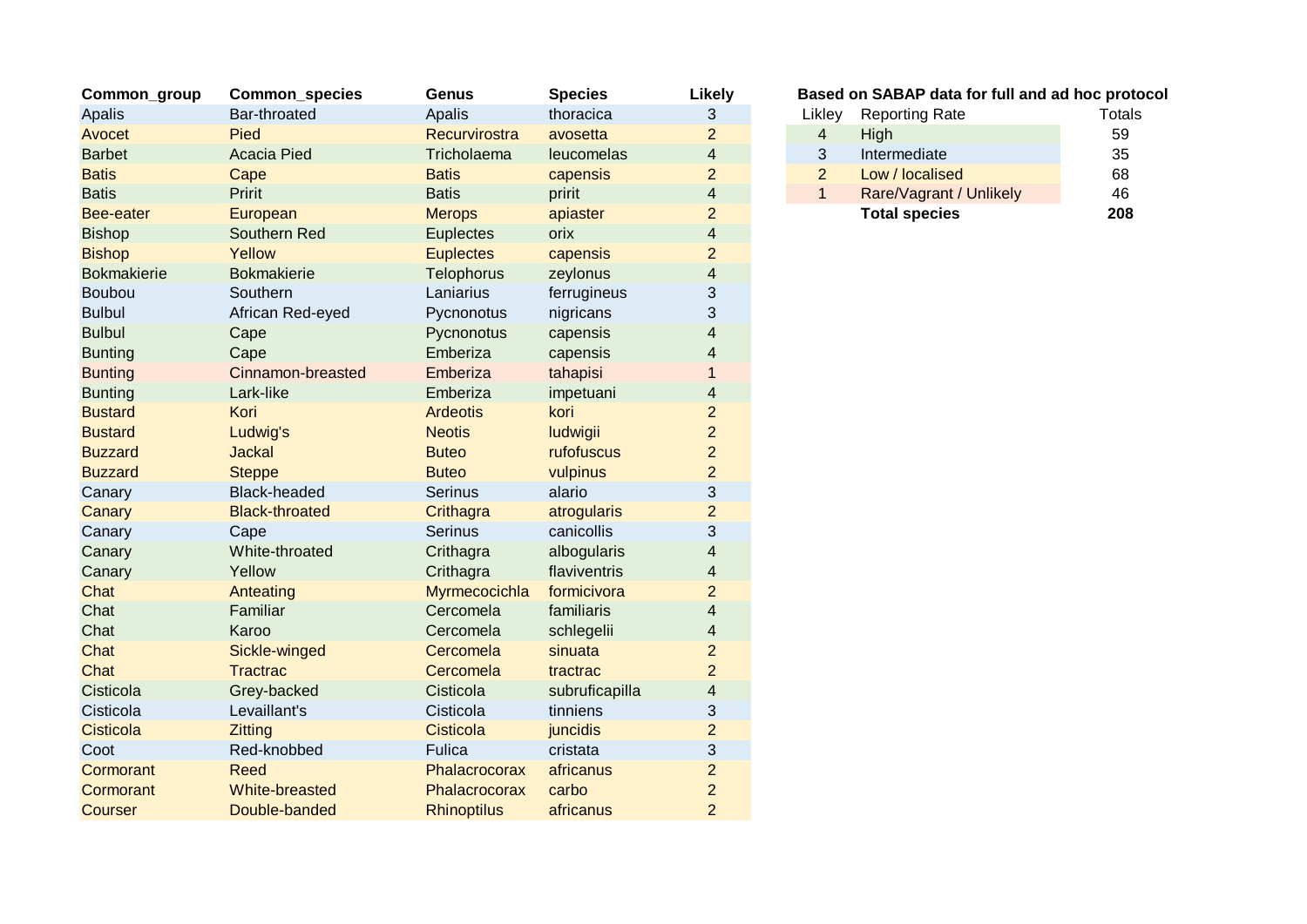| Crane         | <b>Blue</b>          | Anthropoides      | paradiseus     | $\mathbf{1}$   |
|---------------|----------------------|-------------------|----------------|----------------|
| Crombec       | Long-billed          | Sylvietta         | rufescens      | $\overline{4}$ |
| Crow          | Cape                 | Corvus            | capensis       | $\overline{4}$ |
| Crow          | Pied                 | Corvus            | albus          | $\overline{4}$ |
| Cuckoo        | <b>Diderick</b>      | Chrysococcyx      | caprius        | $\overline{2}$ |
| Cuckoo        | Klaas's              | Chrysococcyx      | klaas          | $\overline{1}$ |
| <b>Darter</b> | African              | Anhinga           | rufa           | $\overline{2}$ |
| Dove          | Laughing             | Streptopelia      | senegalensis   | $\overline{4}$ |
| Dove          | Namaqua              | Oena              | capensis       | $\overline{4}$ |
| Dove          | Red-eyed             | Streptopelia      | semitorquata   | $\overline{4}$ |
| <b>Dove</b>   | <b>Rock</b>          | Columba           | livia          | $\overline{2}$ |
| Drongo        | Fork-tailed          | <b>Dicrurus</b>   | adsimilis      | $\overline{4}$ |
| <b>Duck</b>   | <b>African Black</b> | Anas              | sparsa         | $\overline{2}$ |
| <b>Duck</b>   | White-faced          | Dendrocygna       | viduata        | $\mathbf{1}$   |
| <b>Duck</b>   | Yellow-billed        | Anas              | undulata       | 3              |
| Eagle         | <b>Booted</b>        | Aquila            | pennatus       | $\overline{2}$ |
| Eagle         | <b>Martial</b>       | <b>Polemaetus</b> | bellicosus     | $\overline{2}$ |
| Eagle         | Verreaux's           | Aquila            | verreauxii     | 3              |
| Eagle-owl     | Cape                 | <b>Bubo</b>       | capensis       | $\mathbf{1}$   |
| Eagle-owl     | <b>Spotted</b>       | <b>Bubo</b>       | africanus      | $\overline{2}$ |
| Egret         | <b>Cattle</b>        | <b>Bubulcus</b>   | ibis           | $\overline{2}$ |
| Egret         | Little               | Egretta           | garzetta       | $\overline{1}$ |
| Eremomela     | Karoo                | Eremomela         | gregalis       | $\overline{2}$ |
| Eremomela     | Yellow-bellied       | Eremomela         | icteropygialis | 3              |
| Falcon        | Lanner               | Falco             | biarmicus      | $\mathbf{1}$   |
| Falcon        | Peregrine            | Falco             | peregrinus     | $\mathbf{1}$   |
| Finch         | <b>Red-headed</b>    | Amadina           | erythrocephala | $\overline{2}$ |
| Finch         | Scaly-feathered      | Sporopipes        | squamifrons    | $\overline{1}$ |
| Firefinch     | Red-billed           | Lagonosticta      | senegala       | $\mathbf{1}$   |
| <b>Fiscal</b> | Common (Southern)    | Lanius            | collaris       | $\overline{4}$ |
| Fish-eagle    | <b>African</b>       | <b>Haliaeetus</b> | vocifer        | $\overline{2}$ |
| Flycatcher    | Chat                 | <b>Bradornis</b>  | infuscatus     | 3              |
| Flycatcher    | Fairy                | Stenostira        | scita          | $\overline{4}$ |
| Flycatcher    | Fiscal               | Sigelus           | silens         | $\overline{4}$ |
| Flycatcher    | Spotted              | Muscicapa         | striata        | $\mathbf{1}$   |
| Francolin     | Grey-winged          | Scleroptila       | africanus      | $\mathbf{1}$   |
| Goose         | Egyptian             | Alopochen         | aegyptiacus    | $\overline{4}$ |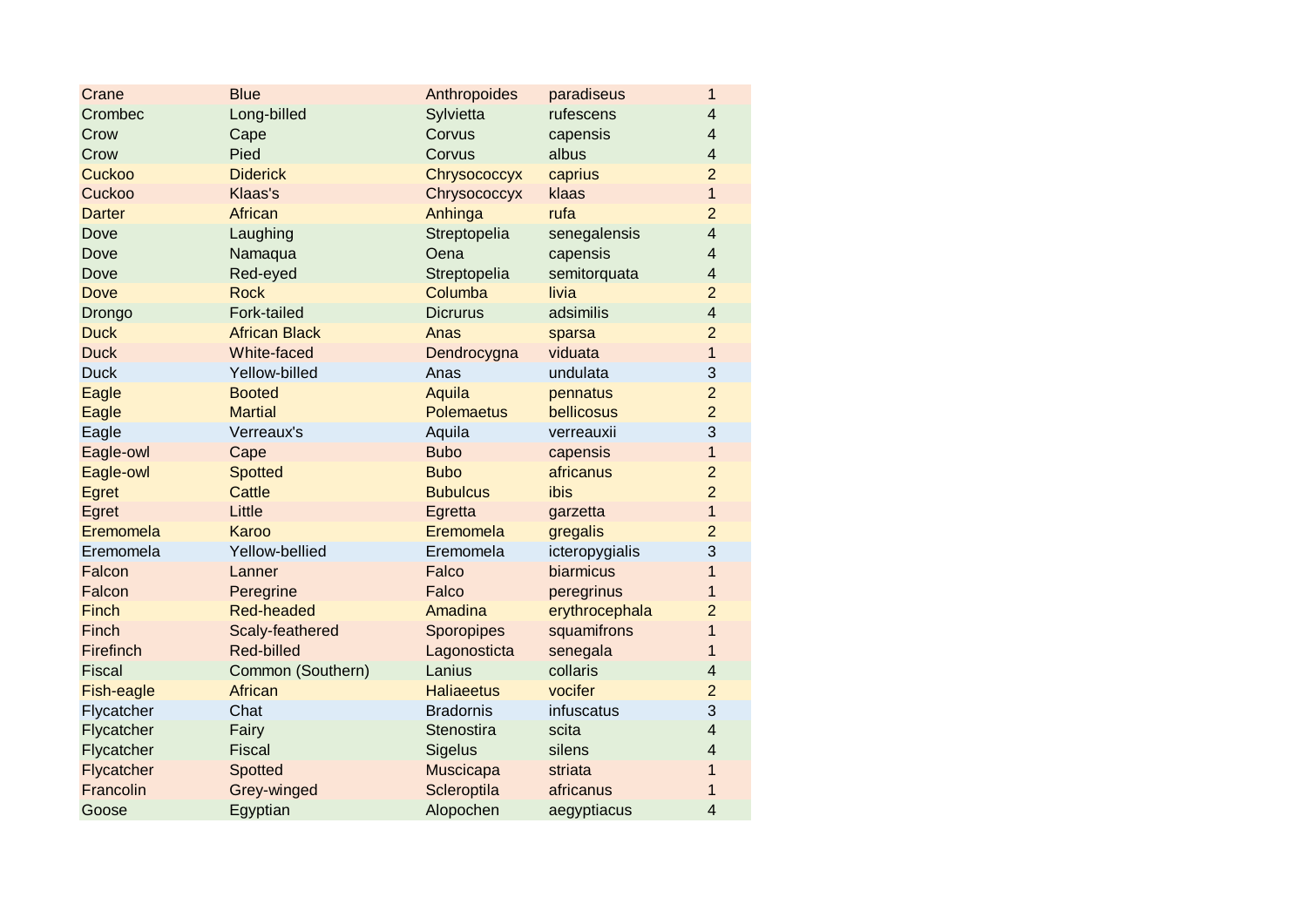| Goose               | Spur-winged                   | Plectropterus       | gambensis     | 1              |
|---------------------|-------------------------------|---------------------|---------------|----------------|
| <b>Goshawk</b>      | Gabar                         | <b>Melierax</b>     | gabar         | 1              |
| Goshawk             | <b>Southern Pale Chanting</b> | <b>Melierax</b>     | canorus       | $\overline{4}$ |
| Grassbird           | Cape                          | Sphenoeacus         | afer          | $\mathbf{1}$   |
| Grebe               | Little                        | Tachybaptus         | ruficollis    | 3              |
| Greenbul            | Sombre                        | Andropadus          | importunus    | 3              |
| Guineafowl          | Helmeted                      | Numida              | meleagris     | 3              |
| Hamerkop            | <b>Hamerkop</b>               | <b>Scopus</b>       | umbretta      | $\overline{2}$ |
| <b>Harrier</b>      | <b>Black</b>                  | <b>Circus</b>       | maurus        | $\overline{1}$ |
| <b>Harrier-Hawk</b> | African                       | Polyboroides        | typus         | $\overline{2}$ |
| Heron               | <b>Black-headed</b>           | Ardea               | melanocephala | 3              |
| Heron               | Grey                          | Ardea               | cinerea       | 3              |
| Honeyguide          | Lesser                        | Indicator           | minor         | $\overline{2}$ |
| Hoopoe              | African                       | Upupa               | africana      | 3              |
| House-martin        | Common                        | Delichon            | urbicum       | $\overline{1}$ |
| Ibis                | <b>African Sacred</b>         | <b>Threskiornis</b> | aethiopicus   | $\overline{2}$ |
| Ibis                | Hadeda                        | Bostrychia          | hagedash      | $\overline{4}$ |
| <b>Kestrel</b>      | Greater                       | Falco               | rupicoloides  | $\overline{2}$ |
| <b>Kestrel</b>      | Lesser                        | Falco               | naumanni      | $\mathbf{1}$   |
| Kestrel             | <b>Rock</b>                   | Falco               | rupicolus     | 3              |
| Kingfisher          | <b>Brown-hooded</b>           | Halcyon             | albiventris   | $\overline{2}$ |
| Kingfisher          | Giant                         | Megaceryle          | maximus       | $\overline{2}$ |
| Kingfisher          | <b>Malachite</b>              | Alcedo              | cristata      | $\overline{2}$ |
| <b>Kite</b>         | <b>Black-shouldered</b>       | <b>Elanus</b>       | caeruleus     | $\overline{c}$ |
| <b>Kite</b>         | Yellow-billed                 | <b>Milvus</b>       | aegyptius     | $\overline{1}$ |
| Korhaan             | Karoo                         | Eupodotis           | vigorsii      | $\overline{4}$ |
| Korhaan             | <b>Southern Black</b>         | <b>Afrotis</b>      | afra          | 1              |
| Lapwing             | <b>Blacksmith</b>             | Vanellus            | armatus       | $\overline{4}$ |
| Lapwing             | Crowned                       | <b>Vanellus</b>     | coronatus     | $\overline{2}$ |
| Lark                | <b>Cape Clapper</b>           | <b>Mirafra</b>      | apiata        | $\overline{1}$ |
| Lark                | Karoo                         | Calendulauda        | albescens     | $\overline{2}$ |
| Lark                | Karoo Long-billed             | Certhilauda         | subcoronata   | $\overline{4}$ |
| Lark                | Large-billed                  | Galerida            | magnirostris  | 3              |
| Lark                | Red-capped                    | Calandrella         | cinerea       | $\overline{2}$ |
| Lark                | Sabota                        | Calendulauda        | sabota        | $\overline{2}$ |
| Lark                | Spike-heeled                  | Chersomanes         | albofasciata  | $\overline{4}$ |
| Martin              | Brown-throated                | Riparia             | paludicola    | 3              |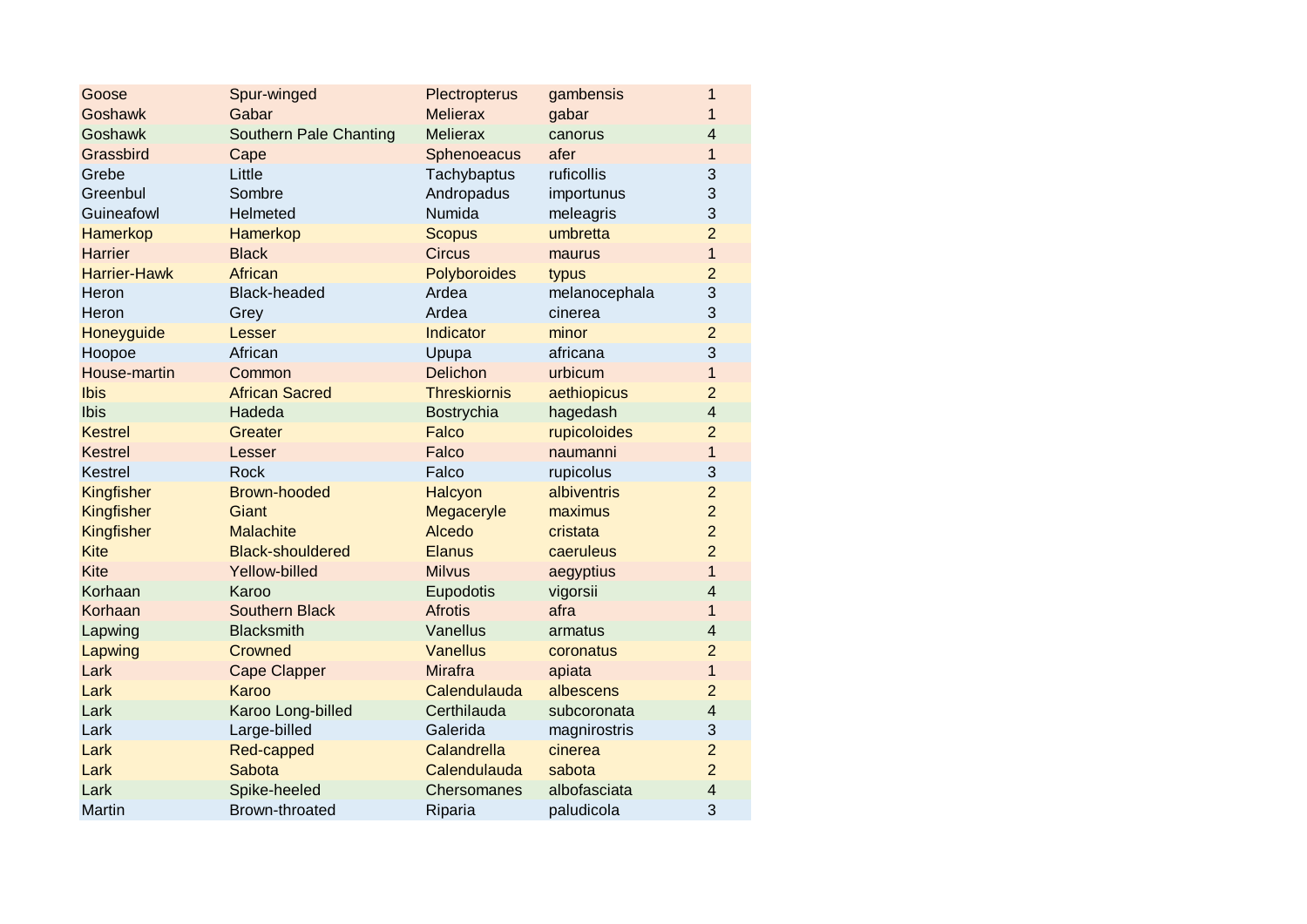| <b>Martin</b>       | <b>Rock</b>                          | Hirundo            | fuligula     | $\overline{4}$           |
|---------------------|--------------------------------------|--------------------|--------------|--------------------------|
| Masked-weaver       | Southern                             | <b>Ploceus</b>     | velatus      | $\overline{4}$           |
| Moorhen             | Common                               | <b>Gallinula</b>   | chloropus    | $\overline{2}$           |
| Mousebird           | Red-faced                            | <b>Urocolius</b>   | indicus      | $\overline{4}$           |
| Mousebird           | Speckled                             | Colius             | striatus     | $\overline{4}$           |
| Mousebird           | White-backed                         | Colius             | colius       | $\overline{4}$           |
| Neddicky            | Neddicky                             | Cisticola          | fulvicapilla | 3                        |
| Nightjar            | Fiery-necked                         | Caprimulgus        | pectoralis   | $\overline{1}$           |
| Nightjar            | Rufous-cheeked                       | Caprimulgus        | rufigena     | $\mathbf{1}$             |
| <b>Ostrich</b>      | Common                               | <b>Struthio</b>    | camelus      | $\overline{2}$           |
| Palm-swift          | African                              | <b>Cypsiurus</b>   | parvus       | $\overline{1}$           |
| Paradise-flycatcher | African                              | <b>Terpsiphone</b> | viridis      | $\overline{2}$           |
| Penduline-tit       | Cape                                 | Anthoscopus        | minutus      | $\overline{2}$           |
| Pigeon              | Speckled                             | Columba            | guinea       | $\overline{4}$           |
| Pipit               | African                              | Anthus             | cinnamomeus  | 3                        |
| Pipit               | <b>African Rock</b>                  | Anthus             | crenatus     | $\mathbf{1}$             |
| Pipit               | Long-billed (Split, see Nichc Anthus |                    | similis      | 1                        |
| Pipit               | Nicholson's                          | <b>Anthus</b>      | nicholsoni   | $\overline{2}$           |
| Pipit               | Plain-backed                         | Anthus             | leucophrys   | $\overline{1}$           |
| Plover              | Kittlitz's                           | Charadrius         | pecuarius    | $\mathbf{1}$             |
| Plover              | Three-banded                         | Charadrius         | tricollaris  | $\overline{\mathcal{L}}$ |
| Prinia              | Karoo                                | Prinia             | maculosa     | $\overline{4}$           |
| Quail               | Common                               | Coturnix           | coturnix     | $\mathbf{1}$             |
| Quelea              | Red-billed                           | Quelea             | quelea       | 3                        |
| Raven               | White-necked                         | Corvus             | albicollis   | $\overline{\mathbf{4}}$  |
| <b>Reed-warbler</b> | African                              | Acrocephalus       | baeticatus   | $\overline{2}$           |
| Robin-chat          | Cape                                 | Cossypha           | caffra       | $\overline{4}$           |
| Rock-jumper         | Cape                                 | <b>Chaetops</b>    | frenatus     | $\overline{2}$           |
| Rock-thrush         | Cape                                 | Monticola          | rupestris    | 3                        |
| Rock-thrush         | <b>Sentinel</b>                      | Monticola          | explorator   | 1                        |
| Roller              | European                             | Coracias           | garrulus     | 1                        |
| Sandgrouse          | Namaqua                              | Pterocles          | namaqua      | 3                        |
| Sandpiper           | Common                               | <b>Actitis</b>     | hypoleucos   | $\mathbf{1}$             |
| Scimitarbill        | Common                               | Rhinopomastus      | cyanomelas   | 1                        |
| Scrub-robin         | Karoo                                | Cercotrichas       | coryphoeus   | $\overline{4}$           |
| Secretarybird       | Secretarybird                        | Sagittarius        | serpentarius | $\mathbf{1}$             |
| Seedeater           | Protea                               | Crithagra          | leucopterus  | $\mathbf{1}$             |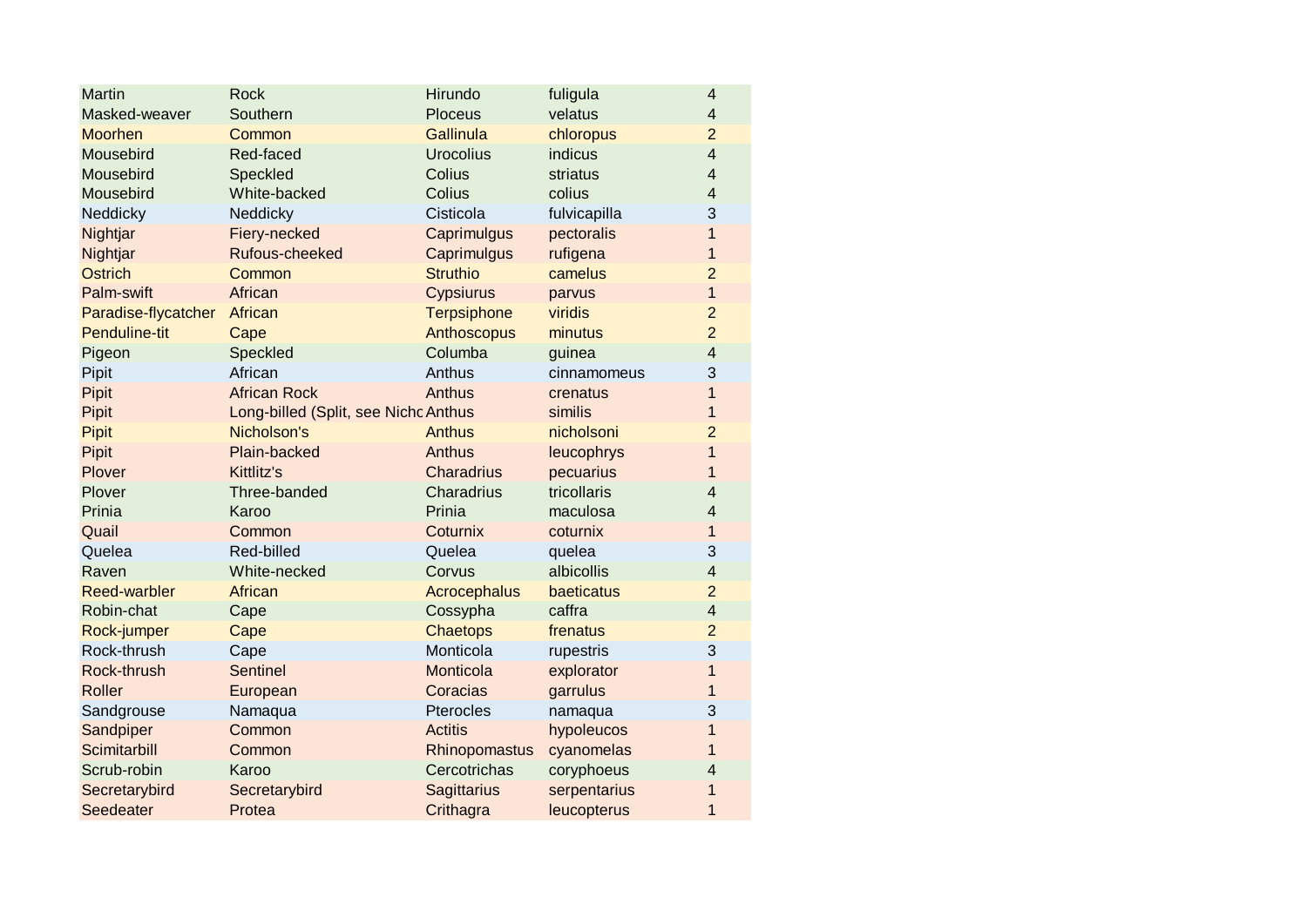| Seedeater          | Streaky-headed                 | Crithagra         | gularis        | 3              |
|--------------------|--------------------------------|-------------------|----------------|----------------|
| <b>Shelduck</b>    | South African                  | Tadorna           | cana           | $\overline{4}$ |
| <b>Shoveler</b>    | Cape                           | Anas              | smithii        | $\mathbf{1}$   |
| <b>Siskin</b>      | Cape                           | Crithagra         | totta          | 3              |
| Snipe              | African                        | Gallinago         | nigripennis    | $\mathbf{1}$   |
| Sparrow            | Cape                           | Passer            | melanurus      | $\overline{4}$ |
| Sparrow            | House                          | Passer            | domesticus     | $\overline{4}$ |
| Sparrow            | Southern Grey-headed           | Passer            | diffusus       | 3              |
| Sparrowhawk        | <b>Black</b>                   | Accipiter         | melanoleucus   | $\mathbf{1}$   |
| Sparrowlark        | <b>Black-eared</b>             | Eremopterix       | australis      | $\mathbf{1}$   |
| <b>Sparrowlark</b> | Grey-backed                    | Eremopterix       | verticalis     | $\overline{2}$ |
| Spoonbill          | African                        | Platalea          | alba           | $\overline{2}$ |
| Spurfowl           | Cape                           | <b>Pternistis</b> | capensis       | $\overline{2}$ |
| <b>Starling</b>    | Common                         | <b>Sturnus</b>    | vulgaris       | $\overline{2}$ |
| <b>Starling</b>    | Pale-winged                    | Onychognathus     | nabouroup      | $\overline{2}$ |
| Starling           | Pied                           | Spreo             | bicolor        | $\overline{4}$ |
| <b>Starling</b>    | Red-winged                     | Onychognathus     | morio          | $\overline{4}$ |
| <b>Starling</b>    | Wattled                        | Creatophora       | cinerea        | $\overline{2}$ |
| <b>Stilt</b>       | <b>Black-winged</b>            | <b>Himantopus</b> | himantopus     | $\overline{2}$ |
| <b>Stonechat</b>   | African                        | <b>Saxicola</b>   | torquatus      | $\overline{2}$ |
| <b>Stork</b>       | <b>Black</b>                   | Ciconia           | nigra          | $\overline{1}$ |
| <b>Stork</b>       | White                          | Ciconia           | ciconia        | $\mathbf{1}$   |
| Sugarbird          | Cape                           | Promerops         | cafer          | $\overline{2}$ |
| Sunbird            | <b>Dusky</b>                   | Cinnyris          | fuscus         | 3              |
| <b>Sunbird</b>     | <b>Greater Double-collared</b> | <b>Cinnyris</b>   | afer           | $\overline{2}$ |
| Sunbird            | Malachite                      | Nectarinia        | famosa         | $\overline{4}$ |
| <b>Sunbird</b>     | Orange-breasted                | Anthobaphes       | violacea       | $\overline{2}$ |
| Sunbird            | Southern Double-collared       | Cinnyris          | chalybeus      | $\overline{4}$ |
| Swallow            | <b>Barn</b>                    | Hirundo           | rustica        | 3              |
| Swallow            | <b>Greater Striped</b>         | Hirundo           | cucullata      | $\overline{4}$ |
| <b>Swallow</b>     | <b>Pearl-breasted</b>          | <b>Hirundo</b>    | dimidiata      | $\overline{2}$ |
| Swallow            | White-throated                 | Hirundo           | albigularis    | 3              |
| Swamp-warbler      | Lesser                         | Acrocephalus      | gracilirostris | $\overline{2}$ |
| <b>Swift</b>       | <b>African Black</b>           | <b>Apus</b>       | barbatus       | $\overline{2}$ |
| Swift              | Alpine                         | Tachymarptis      | melba          | $\overline{3}$ |
| <b>Swift</b>       | Common                         | Apus              | apus           | $\mathbf{1}$   |
| <b>Swift</b>       | Little                         | Apus              | affinis        | $\overline{4}$ |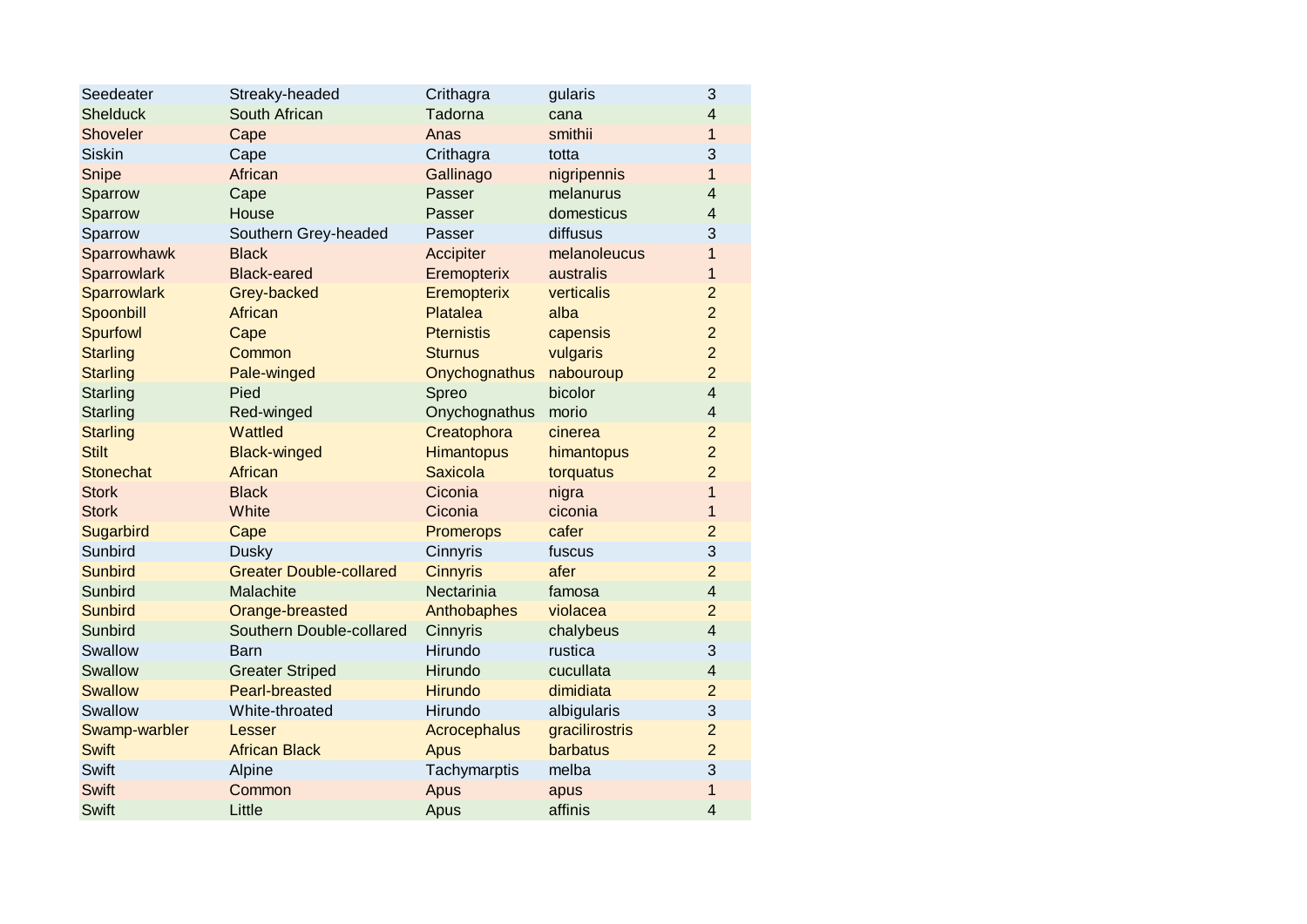| Swift             | White-rumped      | Apus            | caffer         | $\sqrt{3}$     |
|-------------------|-------------------|-----------------|----------------|----------------|
| <b>Tchagra</b>    | <b>Southern</b>   | <b>Tchagra</b>  | tchagra        | $\overline{2}$ |
| Teal              | Cape              | Anas            | capensis       | $\mathbf{1}$   |
| Teal              | <b>Red-billed</b> | Anas            | erythrorhyncha | $\overline{2}$ |
| <b>Thick-knee</b> | <b>Spotted</b>    | <b>Burhinus</b> | capensis       | 2              |
| Thrush            | Karoo             | <b>Turdus</b>   | smithi         | $\overline{4}$ |
| <b>Thrush</b>     | Olive             | <b>Turdus</b>   | olivaceus      | $\overline{2}$ |
| Tit               | Grey              | Parus           | afer           | $\overline{2}$ |
| Tit-babbler       | Chestnut-vented   | Parisoma        | subcaeruleum   | $\overline{4}$ |
| Tit-babbler       | Layard's          | Parisoma        | layardi        | 3              |
| Turtle-dove       | Cape              | Streptopelia    | capicola       | $\overline{4}$ |
| Wagtail           | Cape              | Motacilla       | capensis       | $\overline{4}$ |
| Warbler           | Namaqua           | Phragmacia      | substriata     | $\overline{4}$ |
| Warbler           | Rufous-eared      | <b>Malcorus</b> | pectoralis     | $\overline{4}$ |
| Warbler           | Victorin's        | Cryptillas      | victorini      |                |
| Warbler           | <b>Willow</b>     | Phylloscopus    | trochilus      |                |
| Waxbill           | Common            | Estrilda        | astrild        | $\overline{4}$ |
| Weaver            | Cape              | <b>Ploceus</b>  | capensis       | 4              |
| Wheatear          | Capped            | Oenanthe        | pileata        | $\overline{2}$ |
| Wheatear          | Mountain          | Oenanthe        | monticola      | $\overline{4}$ |
| White-eye         | Cape              | Zosterops       | virens         | $\overline{4}$ |
| Whydah            | Pin-tailed        | Vidua           | macroura       | $\overline{2}$ |
| Woodpecker        | Cardinal          | Dendropicos     | fuscescens     | 3              |
| Woodpecker        | Ground            | Geocolaptes     | olivaceus      | 1              |